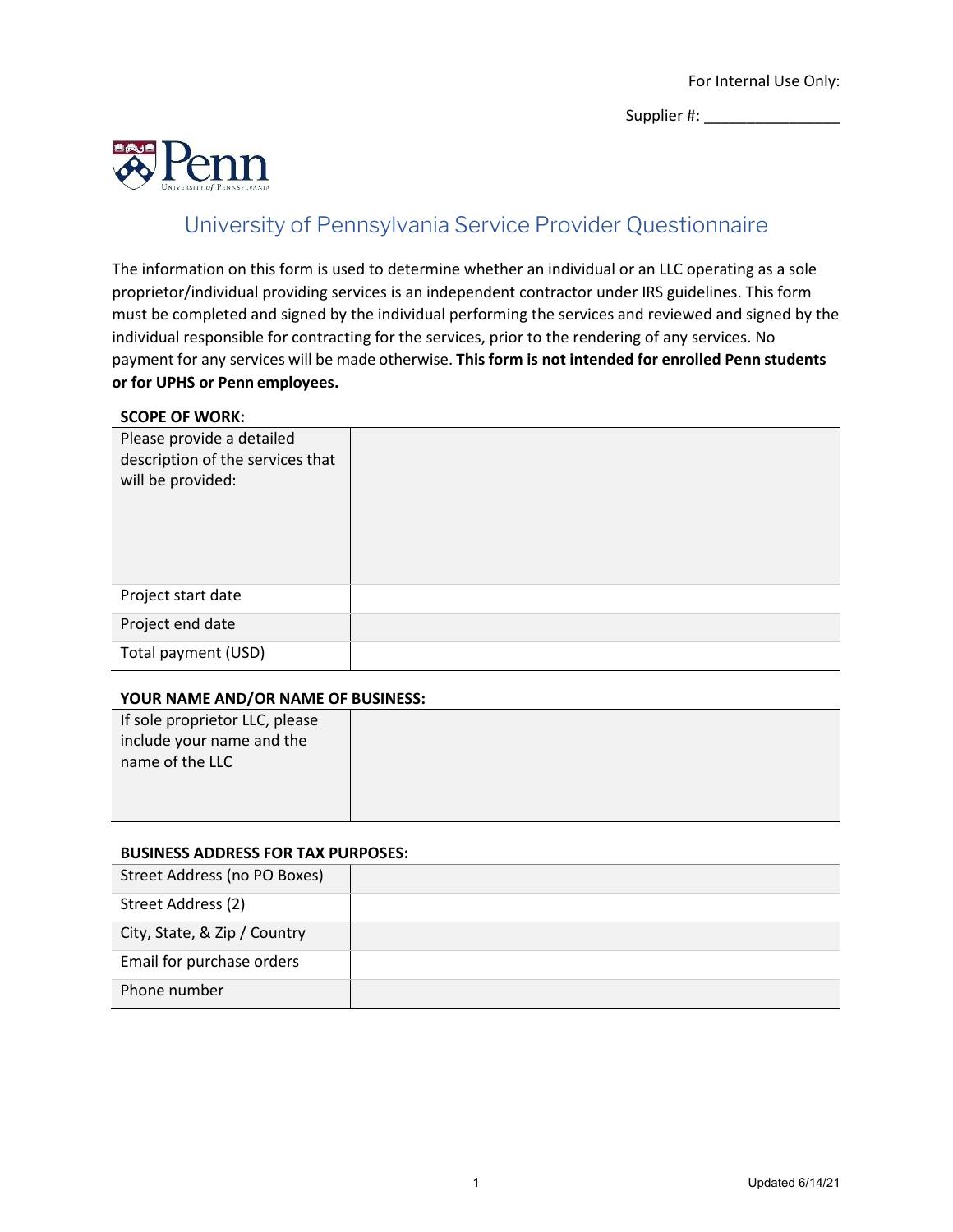| Please answer ALL OF the following questions:                                                                                                                                                                                               | YES | <b>NO</b> |
|---------------------------------------------------------------------------------------------------------------------------------------------------------------------------------------------------------------------------------------------|-----|-----------|
| 1. Are you a US Citizen?                                                                                                                                                                                                                    |     |           |
| If YES, skip to question 3<br>a.                                                                                                                                                                                                            |     |           |
| b. If NO, Country of Citizenship:                                                                                                                                                                                                           |     |           |
| Are you a Resident Alien (Green Card holder)?<br>2.                                                                                                                                                                                         |     |           |
| If YES, please supply photocopy of green card.<br>a.                                                                                                                                                                                        |     |           |
| b.<br>If you are not a US citizen or Permanent Resident, and the proposed work will take place<br>within the United States, please provide your Visa Type and expiration date:                                                              |     |           |
| Are you an enrolled student of the University of Pennsylvania?<br>3.                                                                                                                                                                        |     |           |
| Are you an employee of the University of Pennsylvania?<br>4.                                                                                                                                                                                |     |           |
| If yes, please check all that apply:<br>a.                                                                                                                                                                                                  |     |           |
| Part-time                                                                                                                                                                                                                                   |     |           |
| Full-time                                                                                                                                                                                                                                   |     |           |
| Faculty                                                                                                                                                                                                                                     |     |           |
| Staff or other (specify)                                                                                                                                                                                                                    |     |           |
| 5. Have you ever received wages or any other payments from the University of<br>Pennsylvania, the Health System, or any of its affiliate institutions?                                                                                      |     |           |
| If yes, please check the appropriate box:<br>a.                                                                                                                                                                                             |     |           |
| Salary or Wages/Taxes withheld through payroll system                                                                                                                                                                                       |     |           |
| Other (please specify):                                                                                                                                                                                                                     |     |           |
| Specify time-period worked (date/date range):<br>b.                                                                                                                                                                                         |     |           |
| Will you receive a flat fee for your services?<br>6.                                                                                                                                                                                        |     |           |
| Are your services made available to the public on a regular and consistent<br>7.<br>basis?                                                                                                                                                  |     |           |
| Do you contract with others to provide similar services?<br>8.                                                                                                                                                                              |     |           |
| Will you provide all the required equipment to complete your duties?<br>9.                                                                                                                                                                  |     |           |
| 10. Will you retain others to assist you in carrying out your services?                                                                                                                                                                     |     |           |
| If YES, will the retention of any such individuals be solely within your<br>a.<br>discretion, with their compensation to be paid by you?                                                                                                    |     |           |
| 11. Will you use a University classroom or office space to perform your duties?                                                                                                                                                             |     |           |
| 12. Will expenses incidental to the performance of your duties for the University,<br>including travelexpenses, be borne to you, unless reimbursement is permitted<br>in terms of the contract and invoiced with appropriate documentation? |     |           |